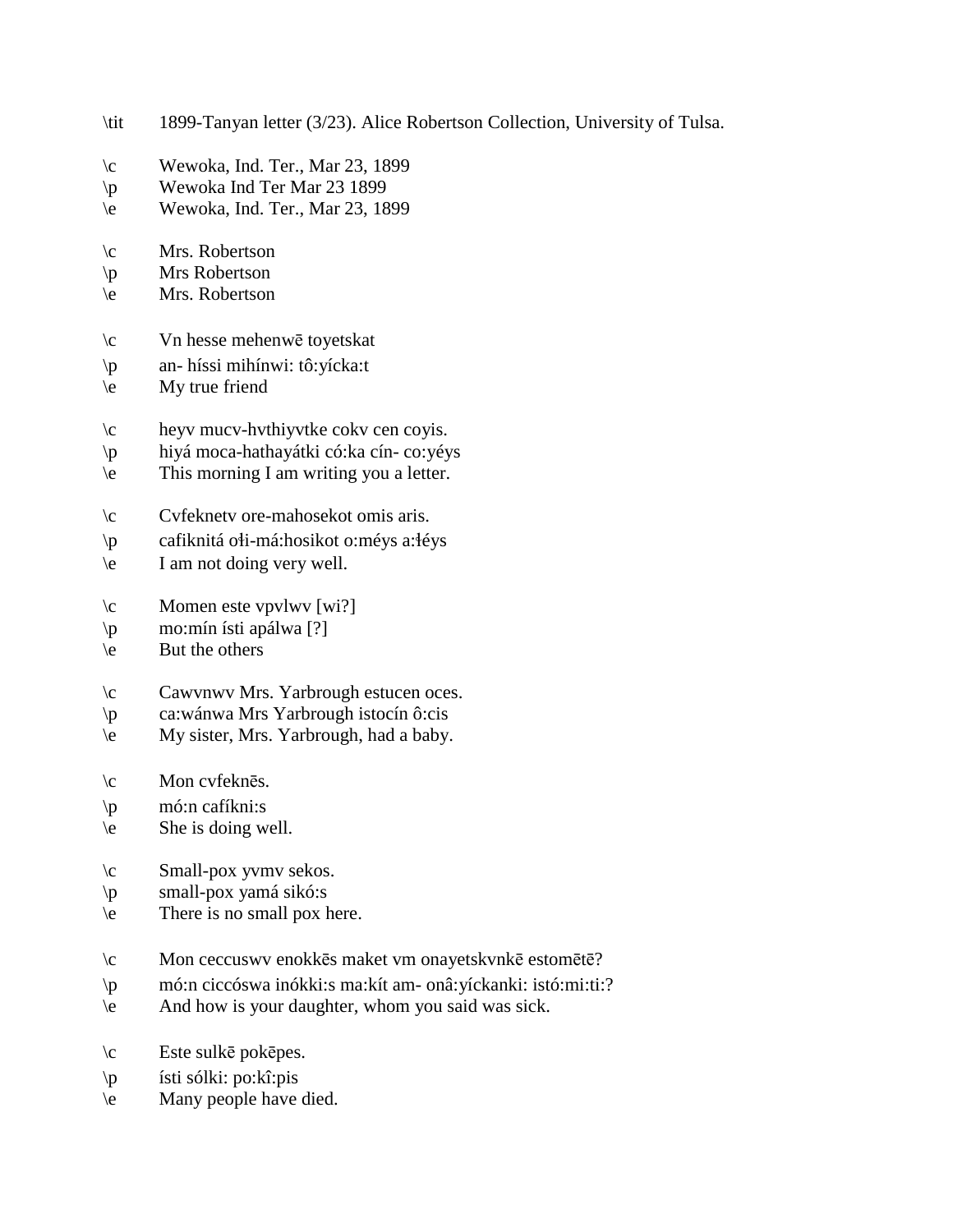- \c Momis enokketv etvt os.
- \p mô:meys inokkitá í:tat ó:s
- \e It is because of another disease.
- \c Momen Mr. King H. K. C. oh vfastv vtutketvn wikēpvtete?
- \p mo:mín Mr King H K C ohh- afá:sta atotkitán weykî:pati:tí?
- \e And has Mr. King resigned his principal position?
- \c Momēn pohis,
- \p mó:mi:n pô:heys
- \e I heard he did.
- \c Momen mekusvpkv sekon fulleyat tat vnvckeks.
- \p mo:mín mi:kosápka síko:n folliyâ:t -ta:t anáckiks
- \e Not having prayer services is not good at all.
- \c Tvllvhasse Mekusvpkv-Cuko ē liks.
- \p talahá:ssi mi:kosapka-cóko í:<sup>n</sup> lêyks
- \e The Tallahasse Church building just sits, empty.
- \c Vn tat, este estomis mekusvpkv ohocan,
- \p án- -ta:t ísti istó:meys mi:kosápka ó:ho:câ:n
- $\leq$  As for me, I attend any church conducting services,
- \c Nettv-cako omvlkvn cukoperv aris.
- $\pi$  nitta-cá:ko omálkan cokopíła a: léys
- \e as a visitor, every Sunday.
- \c Mv cuko, erkenvkv sekon omat,
- \p má cokó i!kináka síko:n o:mâ:t
- \e If that church continues without a preacher,
- \c mekusapvlke estomvrētē?, komiyēt os.
- $\pi$  mi:kosa:pâlki istó:ma $\pi$ i:ti:? ko:mayí:t ô:s
- \e what will happen to the Christians, I wonder.
- \c Tasahcat estvmvn nvkvftvrētē?
- $\pi$  tá:sa:hcâ:t ístaman nakáfta $\text{d}$ i:ti:?
- \e Where will the spring meeting be held?
- \c Nake maketv ocvkot os.
- \p nâ:ki ma:kitá ó:cakot ó:s
- \e I have nothing to tell.